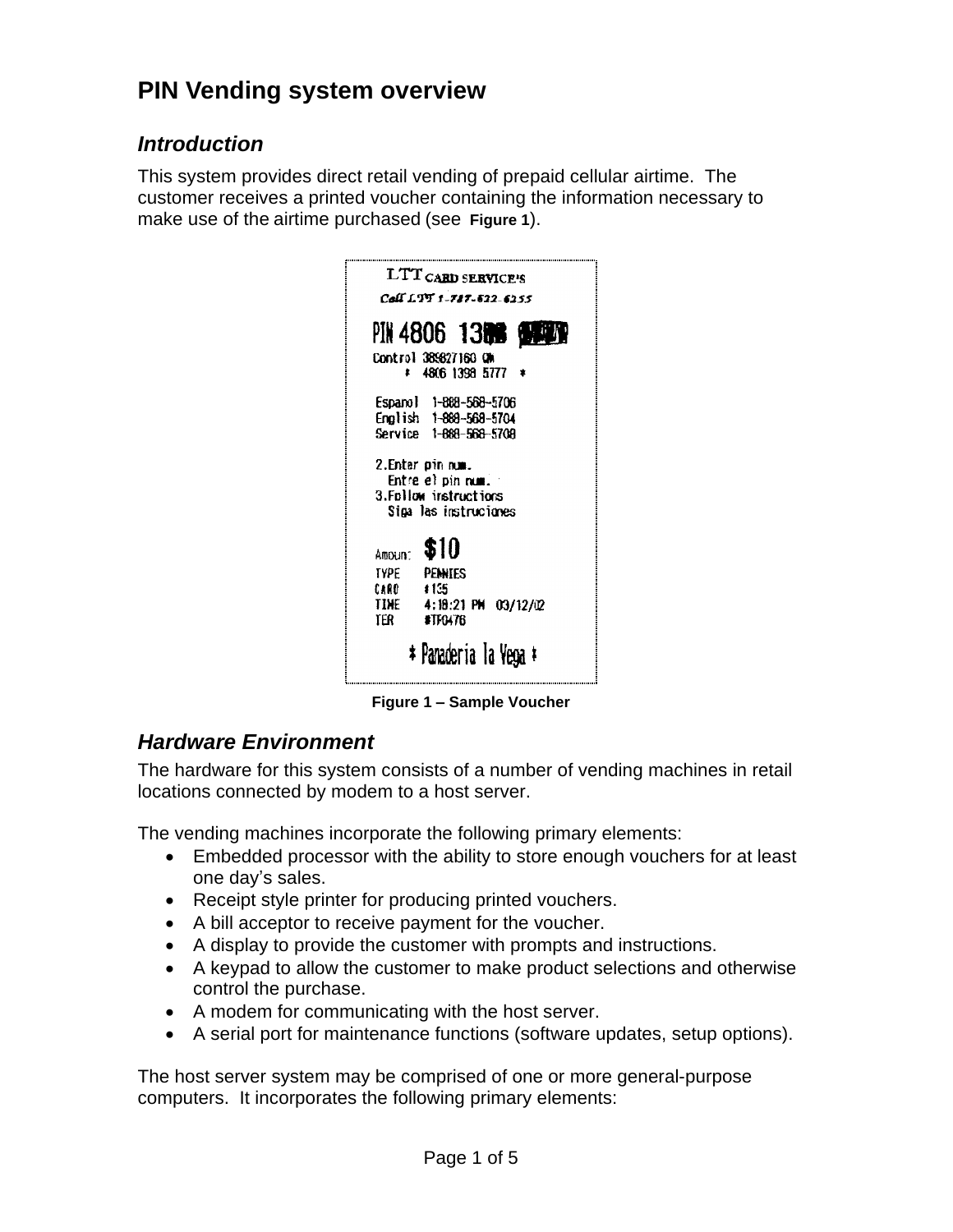#### **PIN** Vending system overview **PIN** Vending system overview

- · A mass storage subsystem to house the master database of product, client, and accounting information.
- · Removable storage devices (diskette, CDROM) for loading of voucher information from airtime providers.
- · A modem bank for accepting communication from client systems.
- · One or more operator consoles for system control and data entry.
- · One or more printers for accounting and status reports.
- One or more printers for producing proof copies of vouchers.

#### Data flow

The primary element of data (and the product being sold) in this system is a PIN number. These numbers are purchased from airtime providers. Each PIN number is accompanied by a control number, and optionally by a security code. Each group of PINs are for a specific product. That is, a particular airtime plan from a particular provider at a certain cost per PIN. Depending on the provider, these numbers may arrive in a variety of formats and media. A typical example would be a 3.5" diskette containing a plain text, CSV file.

New PINS are loaded to the database by an inputfilter designed for their specific format. They are indexed by :

- · Product ID. This completely identifies the PIN as to provider, plan, and price.
- · Owner. More than one vending machine operator may be serviced by one host system. This identifies the owner of the PIN.

Vouchers are created by the host by merging the PIN information with a template containing the fixed text portion of the voucher. A single PIN may be merged with more than one template to create copies of the voucher in alternate languages. Only the top portion of the voucher (that portion extending through the "Type" line in Figure 1) is created. The lines below this will be added at the vending machine.

The vending machine initiates a communication session with the host periodically (typically once a day). After the host authenticates the credentials sent by the vending machine, the vending machine sends a message containing the control numbers of any vouchers that have been sold, and optionally the control numbers of vouchers to be returned to host inventory.

The host updates its database to reflect the information received, and sends an acknowledgement to the vending machine.

The vending machine signals that it is ready to accept new inventory.

Using its record of vouchers currently in the vending machine, the host sends enough vouchers to bring the machine to its target stock level.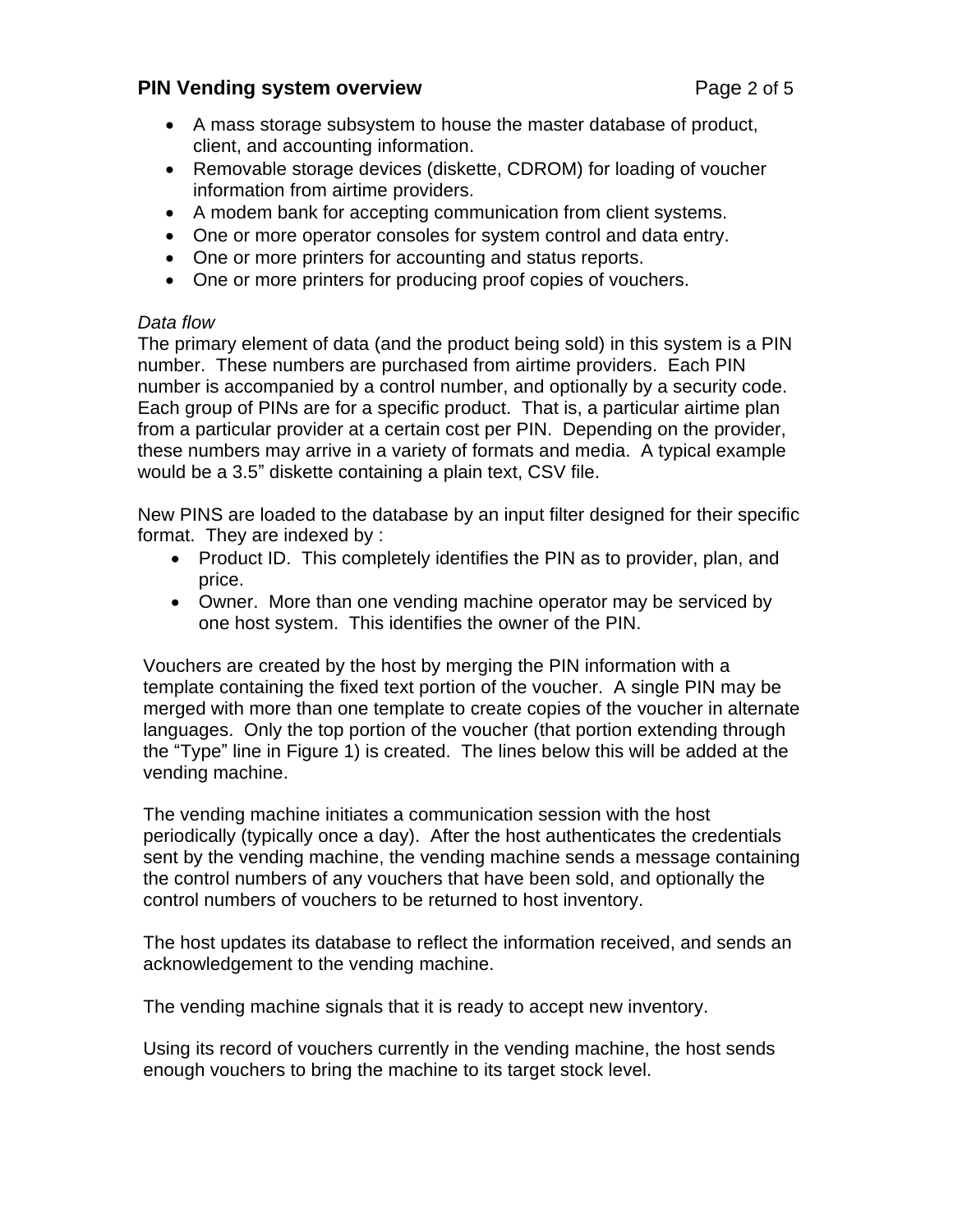### **PIN** Vending system overview **PIN** Vending system overview

### **Vending machine details**

Vouchers are stored in the vending machine in Queues, with one queue for each Product ID. When a new voucher is received from the host, the vending machine attempts to find an existing queue that matches the Product ID of the voucher received. If a match is not found, a new queue is created. The voucher is then added to the end of the queue.

The customer enters a Product ID on the vending machine keypad to initiate a purchase. The vending machine will then attempt to find a matching queue of vouchers. If a match is not found, the customer is prompted to make another selection. If a matching queue of vouchers is available, a description of the voucher is displayed and the customer is prompted to deposit cash to complete the purchase (the customer can cancel the purchase at this point).

When sufficient cash has been deposited, the vending machine will print the voucher, replacing embedded formatting codes with appropriate codes for the model of printer used. The vending machine will print a sequential sale number, the time, date, terminal ID, and location name at the bottom of the voucher.

After the voucher has been successfully printed, its control number is added to a list of sold vouchers and its entry is removed from the queue.

When the last voucher is removed from any queue, the queue is deleted and the vending machine will initiate a replenishment transaction with the host. Replenishment will also take place at a preset time every day regardless of sales.

# **Host functions**

#### Pin import

This subsystem loads PIN information from the airtime provider to the database. The transmission media and format will vary by vendor.

#### Voucher layout

This WYSIWYG editor allows creation of voucher templates that can be merged with PIN information to create printable vouchers. It provides for positioning of merged fields and embedding of generalized text formatting information. Communication front end

This subsystem is responsible for accepting a connection from the vending machine, and implements the protocol necessary to transfer information between the vending machine and the host.

#### Transaction processor

This subsystem accepts data received from the communication front end, performs appropriate processing, and returns data to be sent to the vending machine.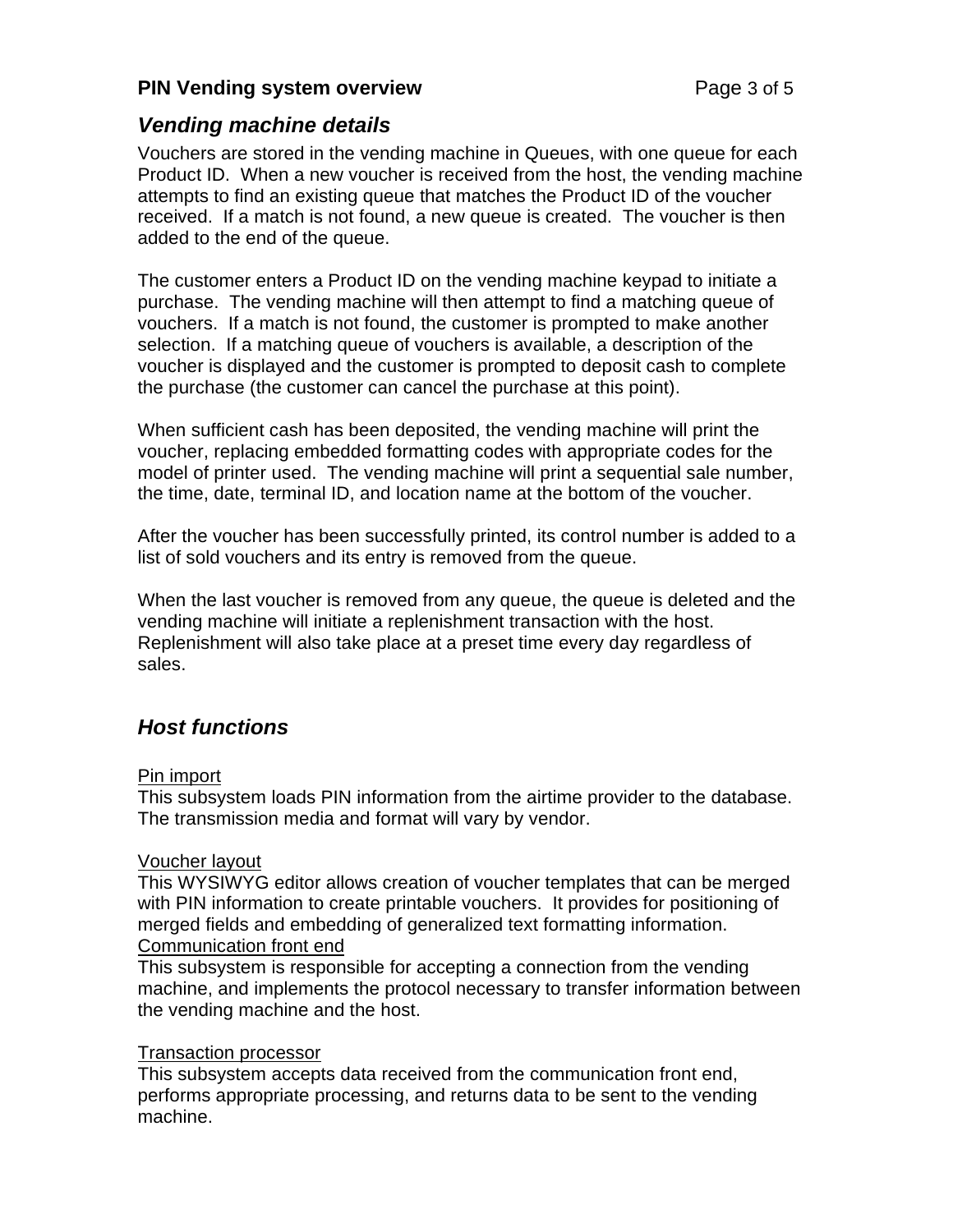### **PIN** Vending system overview **PIN** Vending system overview

#### **Reporting**

Examples of reports that can be generated are:

- Inventory
- · Sales
- · Operational statistics
- · Errors and exceptions
- · Voucher proofs
- Product lists for display on vending machines

#### Control and maintenance

This subsystem allows the host operator to control various system parameters, set inventory levels and other parameters for individual vending machines, maintain vendor accounts, and monitor system activity.

### **General requirements and limits**

- · Provision for alternate language for all text to printed or displayed at the vending machine. The vending machine will maintain two lists of customer prompts and reporting strings. The host system can provide alternate language versions of vouchers and product descriptions.
- The length of the text in each voucher transmitted by the host can run from less than 300 bytes up to 1K bytes and more. Voucher text in this system is limited to 1535 bytes per voucher (each language).
- The vending machine can store 200K of voucher text.
- · The vending machine can store no more than 40 different types of vouchers at once.